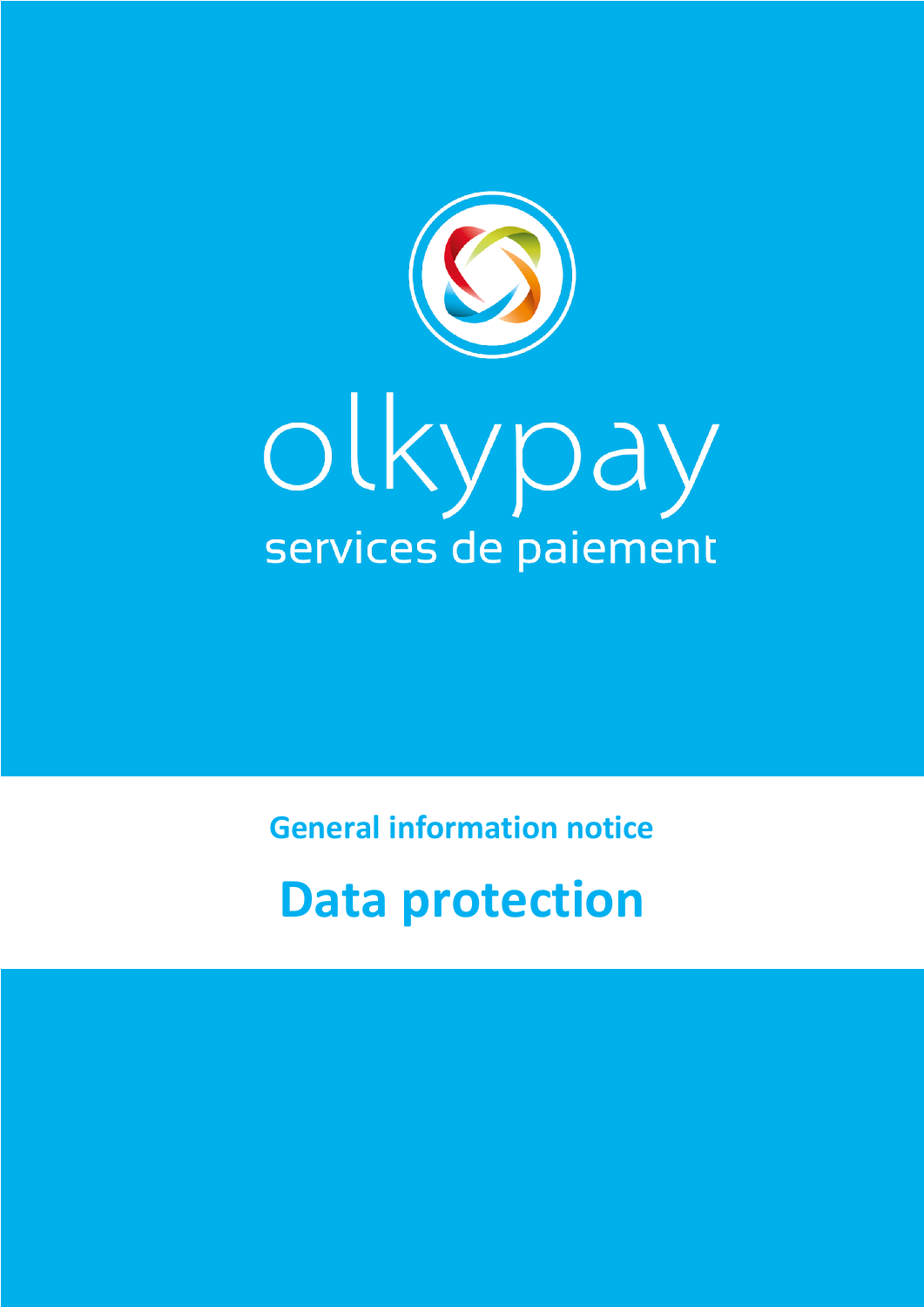#### Table of Contents

| I.                                                   | <b>Data Controller</b>                               | 2 |
|------------------------------------------------------|------------------------------------------------------|---|
| Н.                                                   | Persons concerned by our processing of Personal Data | 2 |
| <b>Personal data collected directly by OLKYPAY</b>   |                                                      | 2 |
| <b>Personal data collected indirectly by OLKYPAY</b> |                                                      | 3 |
| Ш.                                                   | Categories of data processed                         | 3 |
| IV.                                                  | Lawfulness and purposes of processing                | 4 |
| V.                                                   | Recipients of data and transfer to third parties     | 4 |
| VI.                                                  | Data retention period                                | 4 |
| VII.                                                 | Confidentiality and security of your data            | 5 |
| VIII.                                                | <b>Cookies and trackers</b>                          | 5 |
| IX.                                                  | Your rights                                          | 5 |
| Х.                                                   | <b>Exercising your rights</b>                        | 6 |
| XI.                                                  | Update of this general information notice            | 7 |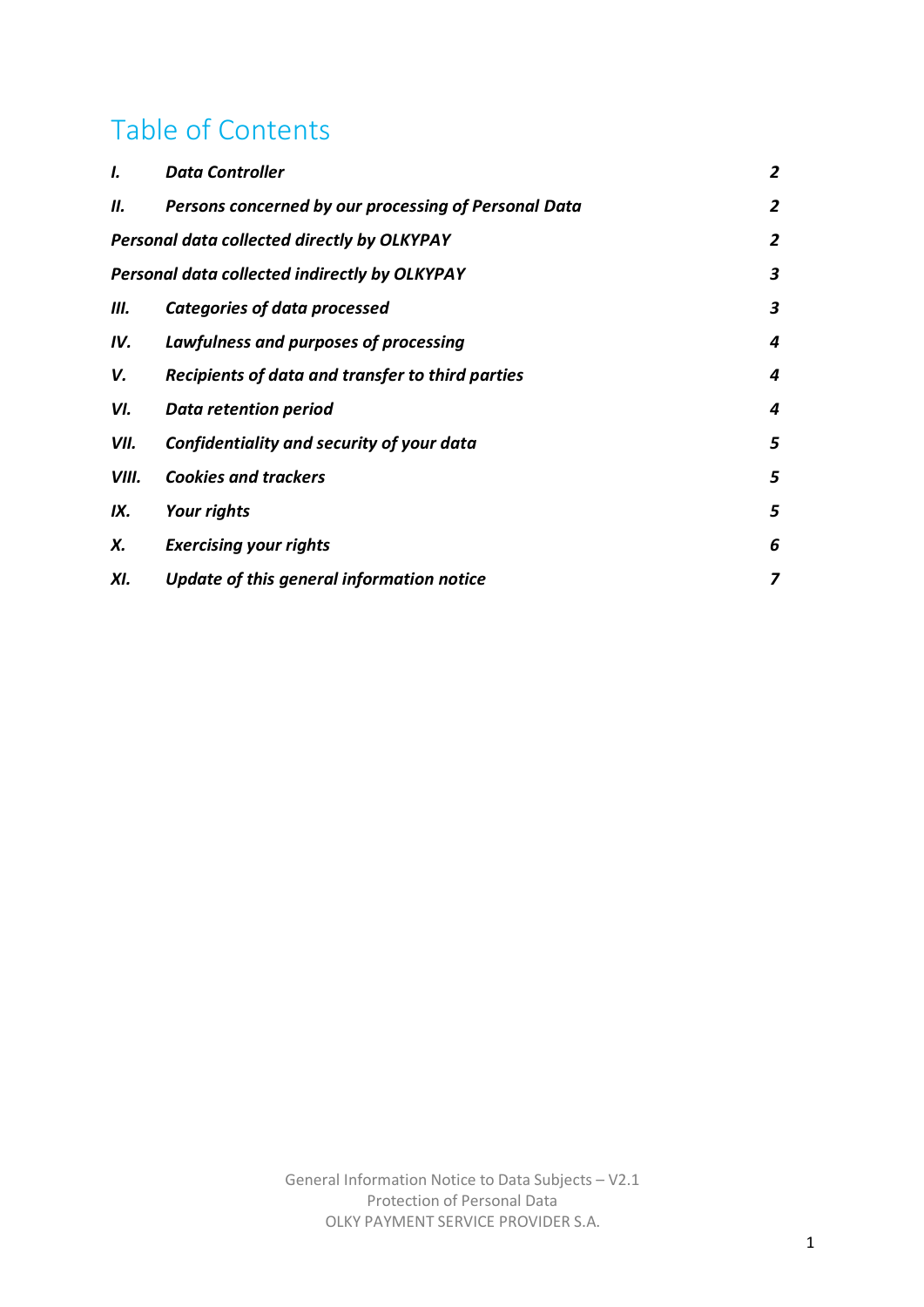## I.Data Controller

OLKY PAYMENT SERVICE PROVIDER, a limited company with a capital of EUR 2,271,111.00, having its registered office at 7A rue de Turi, L-3378 Livange, registered with the Luxembourg Trade and Companies Register under number B 165 776 (hereinafter "OLKYPAY") is a payment institution authorised in Luxembourg under number 47/13, subject to the prudential supervision of the Commission de Surveillance du Secteur Financier Luxembourgeois "C.S.S.F." and authorised to operate in France as a Free Establishment by the Autorité de Contrôle et de Résolution Prudentielle "A.C.P.R" and in Belgium under the freedom to provide services.

In the context of its payment institution activities, OLKYPAY processes personal data (hereinafter "personal data") and acts as a data controller, in accordance with the national and European regulations in force, in particular the General Data Protection Regulation of 27 April 2016 (hereinafter "GDPR").

The purpose of this general data protection notice is to inform you about the processing carried out on your personal data (purposes, legal bases, retention periods, recipients, confidentiality and security measures taken by OLKYPAY) and the rights you have over your data under the GDPR.

This notice applies to users of our iOS and Android app. The said application can only be used by persons who already have an account with us. Therefore, no data other than those already collected and processed in the context of our relationship will be collected or processed via the app.

If you already have an account within our establishment (as a natural person or as a legal representative/agent of a legal entity), we invite you to consult our General Terms and Conditions of Use of OLKY PRO account payment services which inform you about the methods of processing your personal data.

# II. Persons concerned by our processing of Personal Data

OLKYPAY may collect some of your data directly from you or indirectly. In both situations, our guarantees of confidentiality and security of personal data are identical.

#### **Personal data collected directly by OLKYPAY**

OLKYPAY collects some of your personal data directly from you in the following cases:

- You apply for a position within OLKYPAY via the dedicated email address jobs@olkypay.com;
- You contact OLKYPAY (in particular through the Olky Support Center);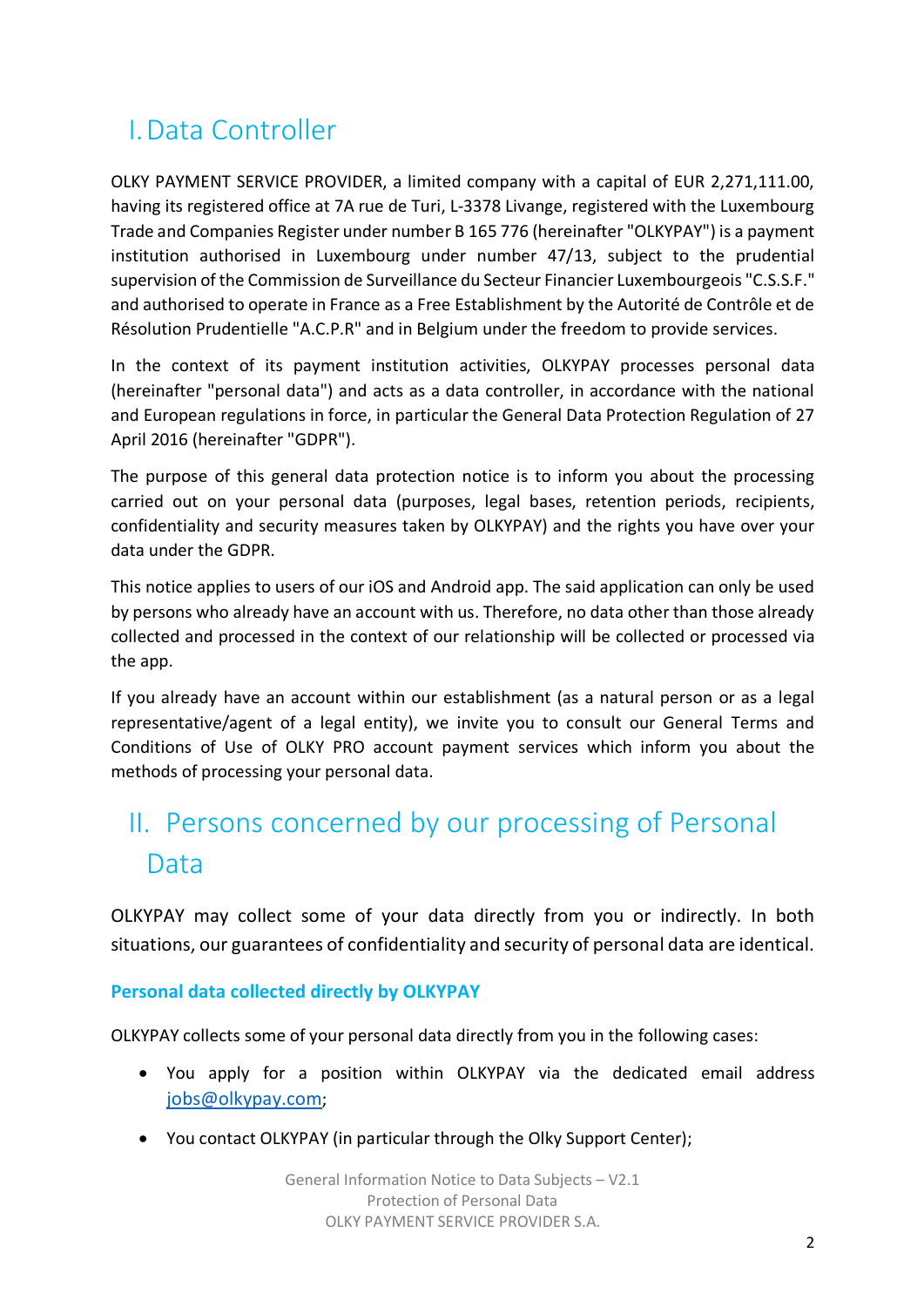• You make a request to enter into a relationship;

In those cases, this privacy policy informs you about the processing carried out on your data and your rights.

If you provide us with the personal data of third parties, you act as data controller and therefore you are obliged to inform these third parties of the processing of their data by OLKYPAY and of the existence of this general information notice.

#### **Personal data collected indirectly by OLKYPAY**

As part of our anti-money laundering and countering the financing of terrorism (AML-CFT) obligations and our activity as a payment service provider, we process the personal data of individuals that is not collected directly from them.

Thus, if you are, by way of example, the manager, beneficial owner or customer of a company with an account within our establishment, we may be required to process some of your personal data.

In this case, natural persons and/or companies holding an OLKYPAY account, by transferring your data to our establishment are required to inform you in advance if this is legally required.

The same applies to applications submitted to us by recruitment agencies or employment agencies. In this case, the candidate undertakes to read this notice.

#### III. Categories of data processed

We only process personal data that is adequate, relevant and limited to what is strictly necessary for the purposes for which it is processed, in accordance with the principle of data minimization.

It should be remembered here that personal data is information that allows your identification, direct or indirect.

Depending on the type of purpose pursued, the categories of personal data that we may process are as follows:

- Identification data (surname, first name, address, telephone number, etc.),
- Data of personal characteristics (date and place of birth, nationality, etc.),
- Identification and electronic authentication data (e-mail address, IP addresses, cookies, password, PIN code, etc.),
- Data relating to your profession, employment, academic background;
- Recording of images and sounds, only as part of KYC verifications in the process of opening an account ;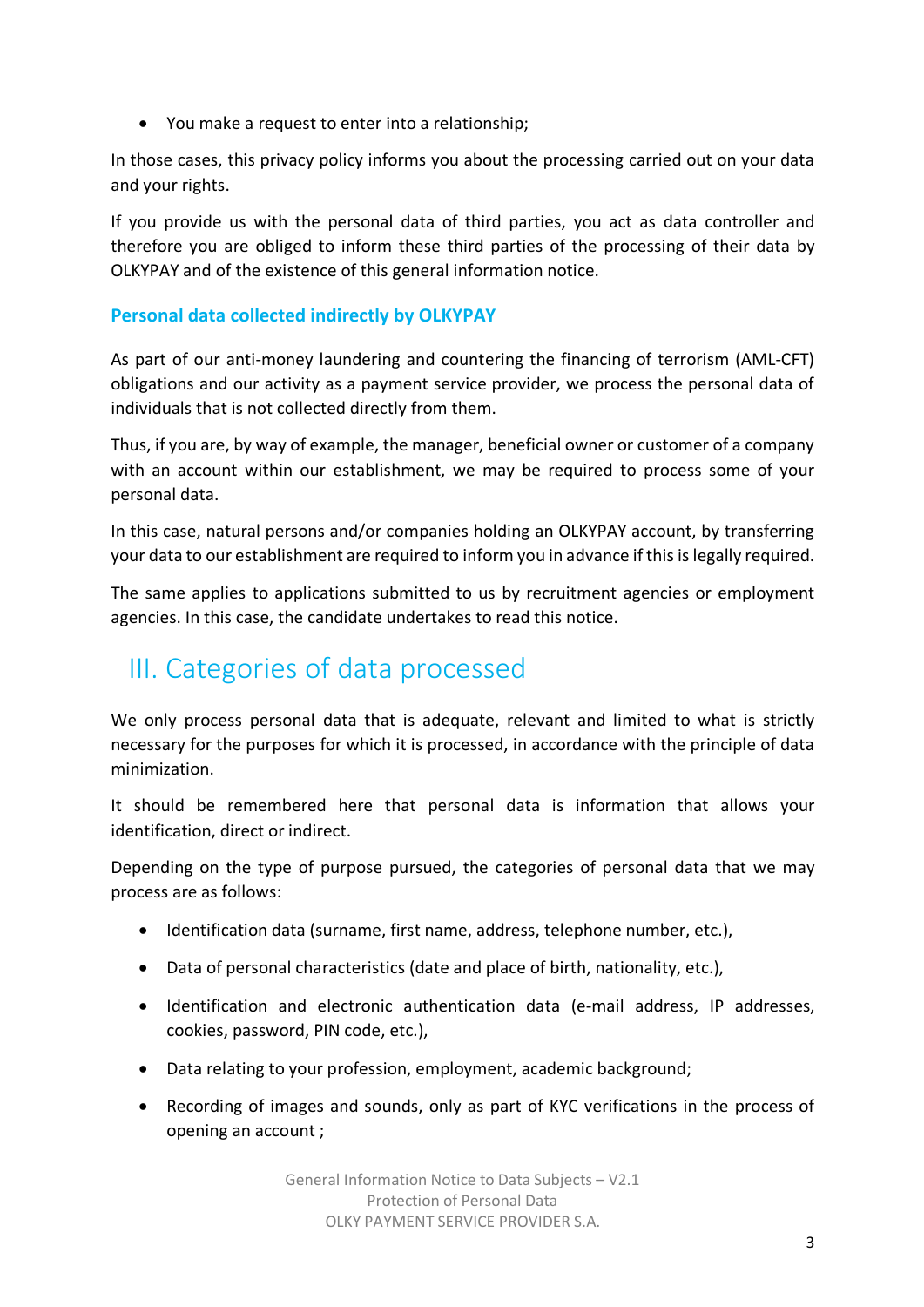### IV. Lawfulness and purposes of processing

We process your personal data to fulfill specific, explicit and legitimate purposes.

Each of our processing of personal data is based on at least one of the following lawfulness bases:

- **Compliance with our legal and regulatory obligations**, in particular with regard to the fight against money laundering and the financing of terrorism;
- **The processing is necessary for the performance of a contract**, in particular in the context of our activity as a payment service provider;
- **The processing is based on our legitimate interest**, in particular in the context of the management of our prospects.

The purposes of our processing include, but are not limited to:

- Receipt, registration and processing of applications sent by email and postal mail;
- Management of contact requests and prospects;
- Prevention against identity theft, tax fraud, money laundering and terrorist financing;
- Fulfillment of the legal obligation to respond to requisitions and communication requests sent by police and gendarmerie services, administrations and authorized public authorities;
- Commercial prospecting, promotion of new products.

#### V. Recipients of data and transfer to third parties

Your data is processed by our internal employees specifically authorized to process it and subject to strict confidentiality obligations.

OLKYPAY may still be required to communicate your data to public authorities (tax, judicial, police, supervisory authority and regulators) and, where applicable, to lawyers, notaries, liquidators or other empowered persons legally authorized to receive your data.

OLKYPAY has not identified any transfer of personal data outside the European Union carried out in the course of its activities.

### VI. Data retention period

Your personal data will be kept for as long as necessary for the fulfillment by the company of its legal and regulatory obligations and the exercise of the prerogatives recognized by law and jurisprudence.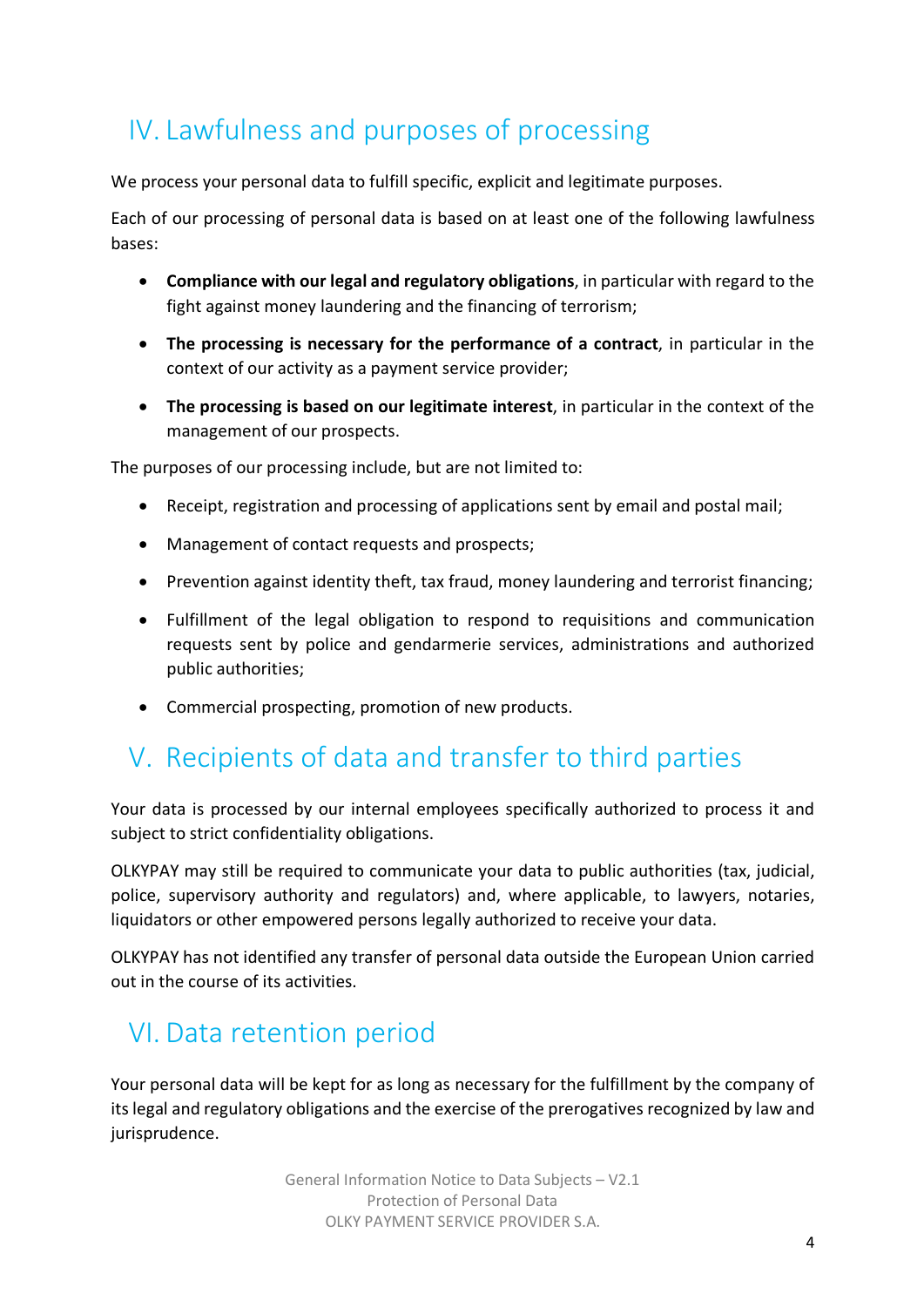If you are applying for a position within OLKYPAY and we have not followed up on it within 2 months of receiving it, please consider that your candidature has not been retained and that the data transmitted has been deleted. If you have obtained an interview and your application has not been selected, we delete your data 1 month after our last exchange.

Data obtained in the context of an unsuccessful business relationship are deleted after 2 years.

# VII. Confidentiality and security of your data

OLKYPAY undertakes to pay particular attention to the security of your personal data.

OLKYPAY takes, to do this, the appropriate physical, technical and organizational measures to prevent as far as possible any alteration or loss of data or any unauthorized access to them.

#### VIII. Cookies and trackers

We invite you to consult our cookie policy available via this link: https://www.olkypay.com/cookies.php which informs you about the use of cookies on our website.

### IX. Your rights

As a natural person subject to one of our processing of personal data, and subject to the limitations provided for by the GDPR, you have certain rights and in particular:

- **A right of access** you have the right to obtain confirmation from OLKYPAY as to whether or not your Personal Information is being processed by OLKYPAY, as well as certain other information about how it is being used. You also have the right to access your Personal Information by requesting a copy of your Personal Information. OLKYPAY may refuse to provide information where it would reveal Personal Information about another person or adversely affect the rights of another person.
- **A right to rectification** you may ask OLKYPAY to take steps to correct your Personal Information if it is inaccurate or incomplete (for example, if your name has been mistyped or if you change your address).
- **A right to erasure** also known as the "**right to be forgotten**", this right allows you, in simple terms, to request the erasure or deletion of your Personal Information where there is no compelling reason for OLKYPAY to continue to use it, or if its use is unlawful. However, this is not a general right to erasure and there are some exceptions, for example where OLKYPAY needs to retain information to defend a legal claim or to comply with a legal obligation.
- **A right to restriction of processing** you have the right to "block" or prevent further use of your Personal Data where OLKYPAY is assessing a request for rectification or as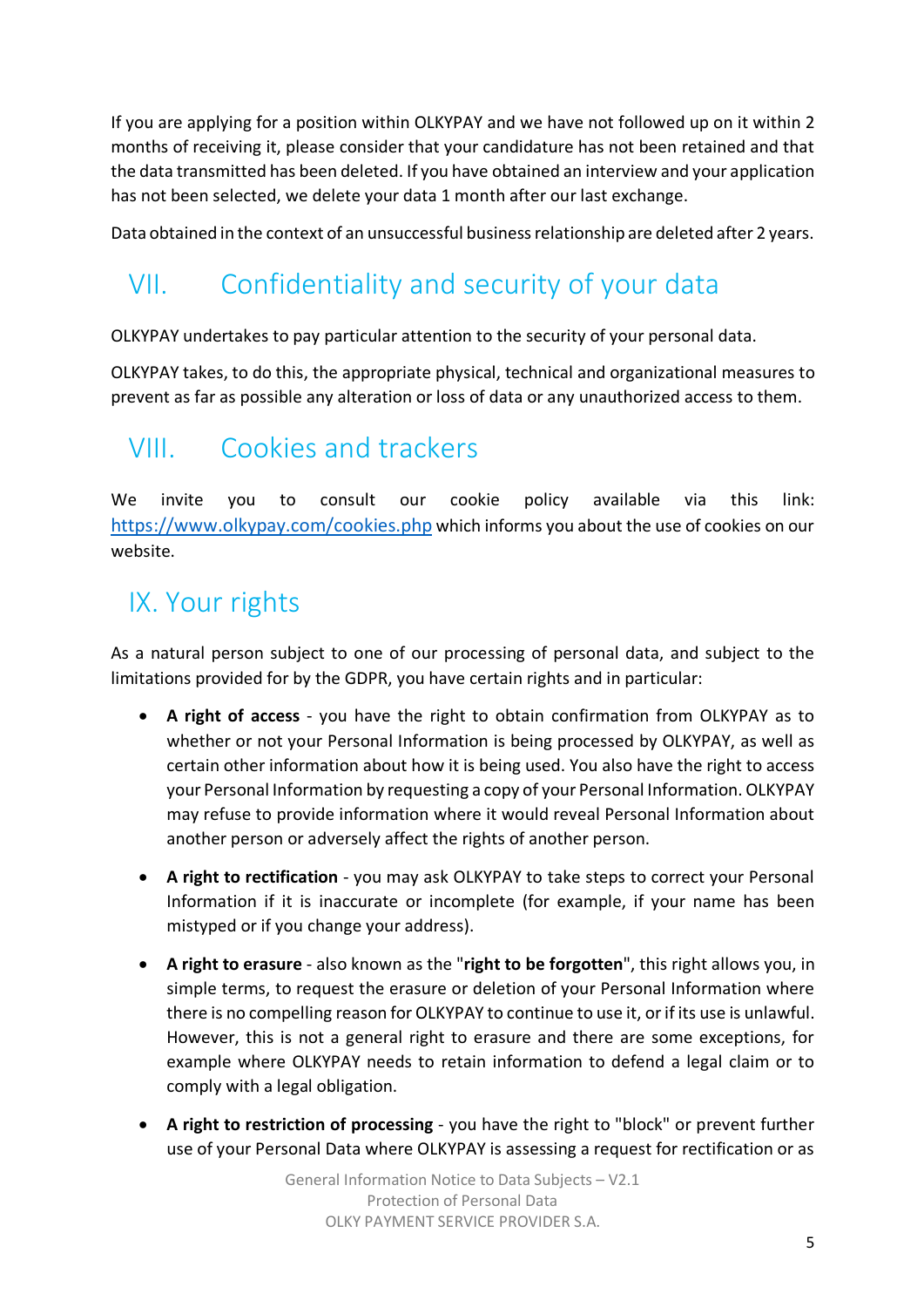an alternative to erasure. Where processing is restricted, OLKYPAY may still retain your Personal Data, but may not use it further.

- **A right to data portability** where processing is based on your consent or on the basis of the performance of a contract and the processing is carried out using automated processes, you may request that we provide you with your Personal Data in a structured, commonly used and machine-readable format, in particular for the purpose of transmission to a third party. Where technically feasible, you also have the right to have your Personal Data transmitted directly to that third party.
- **A right to object** you have the right to object to certain types of processing, on grounds relating to your particular situation, at any time, provided that such processing is carried out for the purposes of OLKYPAY's legitimate interests. OLKYPAY will be permitted to continue processing Personal Data if OLKYPAY can demonstrate that the processing is justified on compelling legitimate grounds which override your interests, rights and freedoms or if OLKYPAY needs it for the establishment, exercise or defence of legal claims. If you object to the processing of your Personal Data for direct marketing purposes, OLKYPAY will no longer process your Personal Data for such purposes.
- **A right to withdraw your consent** where OLKYPAY processes your Personal Data on the basis of your consent, you have the right to withdraw your consent at any time. However, such withdrawal does not affect the lawfulness of the processing that took place prior to such withdrawal.

The GDPR also provides for the **right to object to automated individual decision-making, including profiling**. In this case we have identified only one such treatment. Indeed, when you request to obtain an OLKYPAY account as a manager of a company, you must notify us if you are subject to a prohibition to manage. If this is the case, your request is automatically denied. However, you can ask to oppose this decision which will then be manually reassessed by our services.

#### X. Exercising your rights

If you wish to assert one of your rights, you can send a complaint through our Support Centre by choosing the category "protection of personal data" or by post to OLKY PAYMENT SERVICE PROVIDER SA, 7A rue de Turi, L-3378 Livange Luxembourg.

Our services are obliged to respond to your requests within a maximum of one month from receipt of the request.

However, this one-month period may be extended by two additional months due to the complexity and number of requests received by our services. In this case, you will be informed within one month of receiving your request.